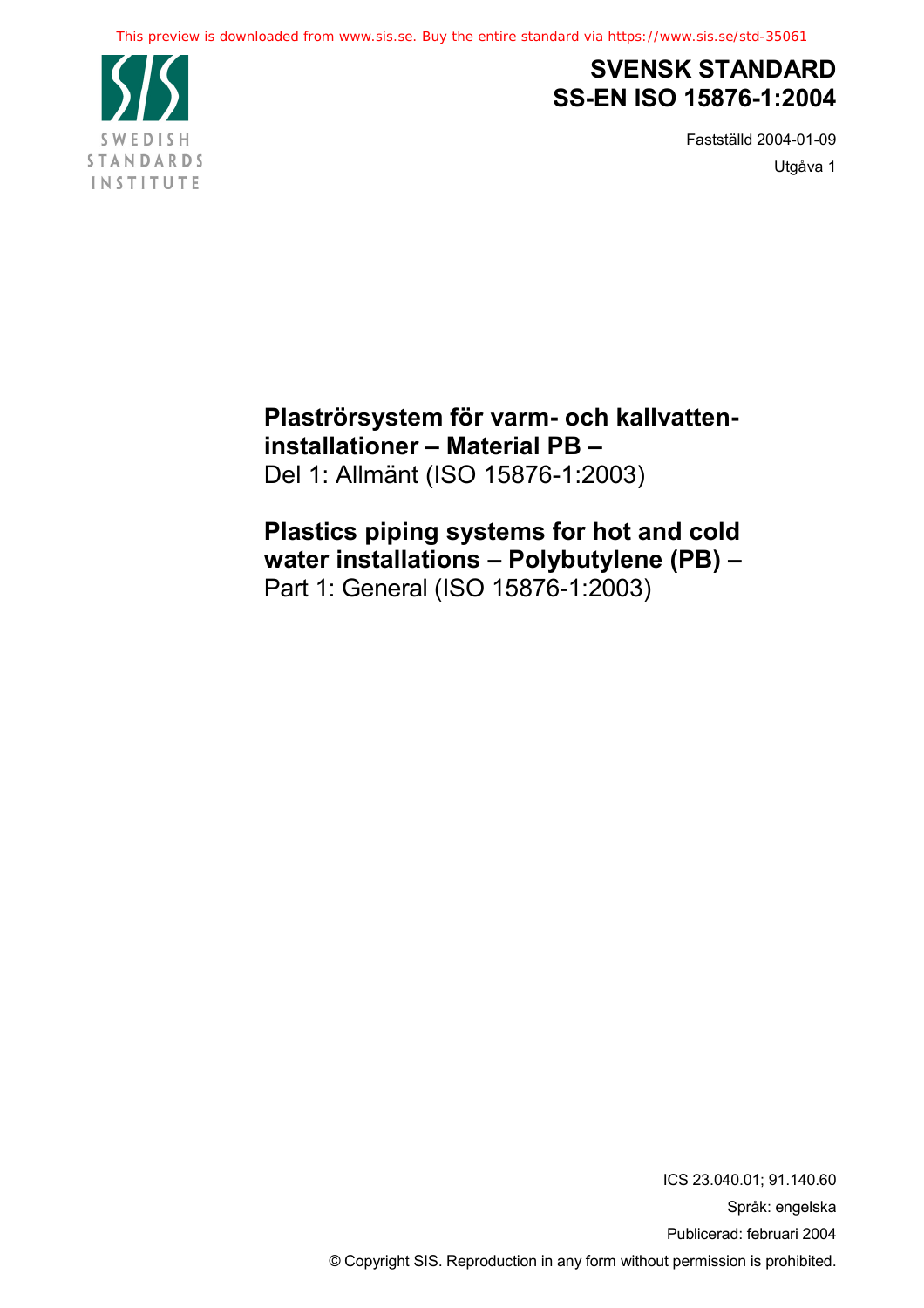Europastandarden EN ISO 15876-1:2003 gäller som svensk standard. Detta dokument innehåller den officiella engelska versionen av EN ISO 15876-1:2003.

The European Standard EN ISO 15876-1:2003 has the status of a Swedish Standard. This document contains the official English version of EN ISO 15876-1:2003.

Upplysningar om **sakinnehållet** i standarden lämnas av SIS, Swedish Standards Institute, telefon 08 - 555 520 00.

Standarder kan beställas hos SIS Förlag AB som även lämnar **allmänna upplysningar** om svensk och utländsk standard. *Postadress*: SIS Förlag AB, 118 80 STOCKHOLM *Telefon*: 08 - 555 523 10. *Telefax*: 08 - 555 523 11 *E-post*: sis.sales@sis.se. *Internet*: www.sis.se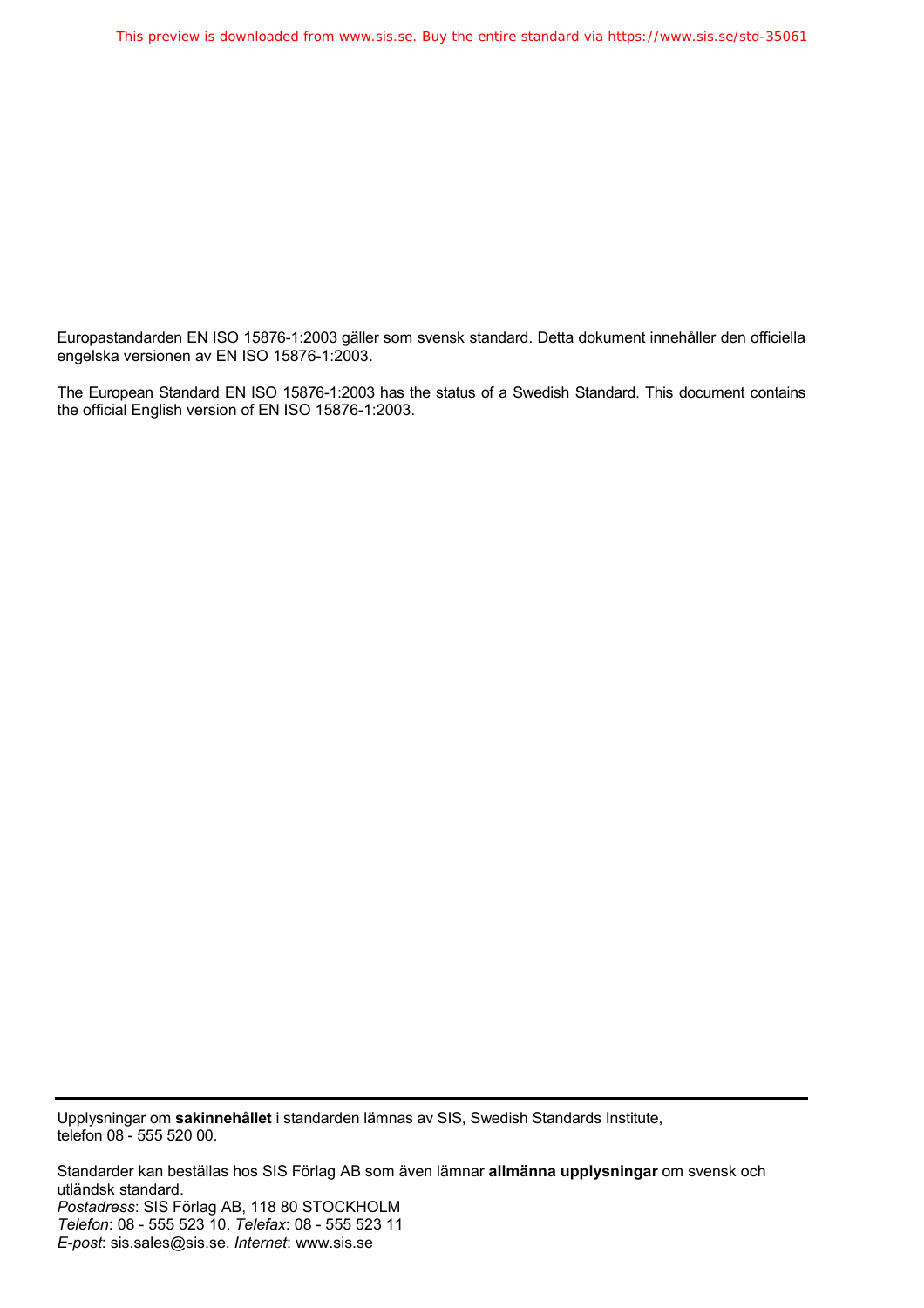# EUROPEAN STANDARD NORME EUROPÉENNE EUROPÄISCHE NORM

# **EN ISO 15876-1**

December 2003

ICS 23.040.01; 91.140.60

English version

# Plastics piping systems for hot and cold water installations - Polybutylene (PB) - Part 1: General (ISO 15876-1:2003)

Systèmes de canalisations en plastique pour les installations d'eau chaude et froide - Polybutène (PB) - Partie 1: Généralités (ISO 15876-1:2003)

Kunststoff-Rohrleitungssysteme für die Warm- und Kaltwasserinstallation - Polybuten (PB) - Teil 1: Allgemeines (ISO 15876-1:2003)

This European Standard was approved by CEN on 17 March 2003.

CEN members are bound to comply with the CEN/CENELEC Internal Regulations which stipulate the conditions for giving this European Standard the status of a national standard without any alteration. Up-to-date lists and bibliographical references concerning such national standards may be obtained on application to the Management Centre or to any CEN member.

This European Standard exists in three official versions (English, French, German). A version in any other language made by translation under the responsibility of a CEN member into its own language and notified to the Management Centre has the same status as the official versions.

CEN members are the national standards bodies of Austria, Belgium, Czech Republic, Denmark, Finland, France, Germany, Greece, Hungary, Iceland, Ireland, Italy, Luxembourg, Malta, Netherlands, Norway, Portugal, Slovakia, Spain, Sweden, Switzerland and United Kingdom.



EUROPEAN COMMITTEE FOR STANDARDIZATION COMITÉ EUROPÉEN DE NORMALISATION EUROPÄISCHES KOMITEE FÜR NORMUNG

**Management Centre: rue de Stassart, 36 B-1050 Brussels**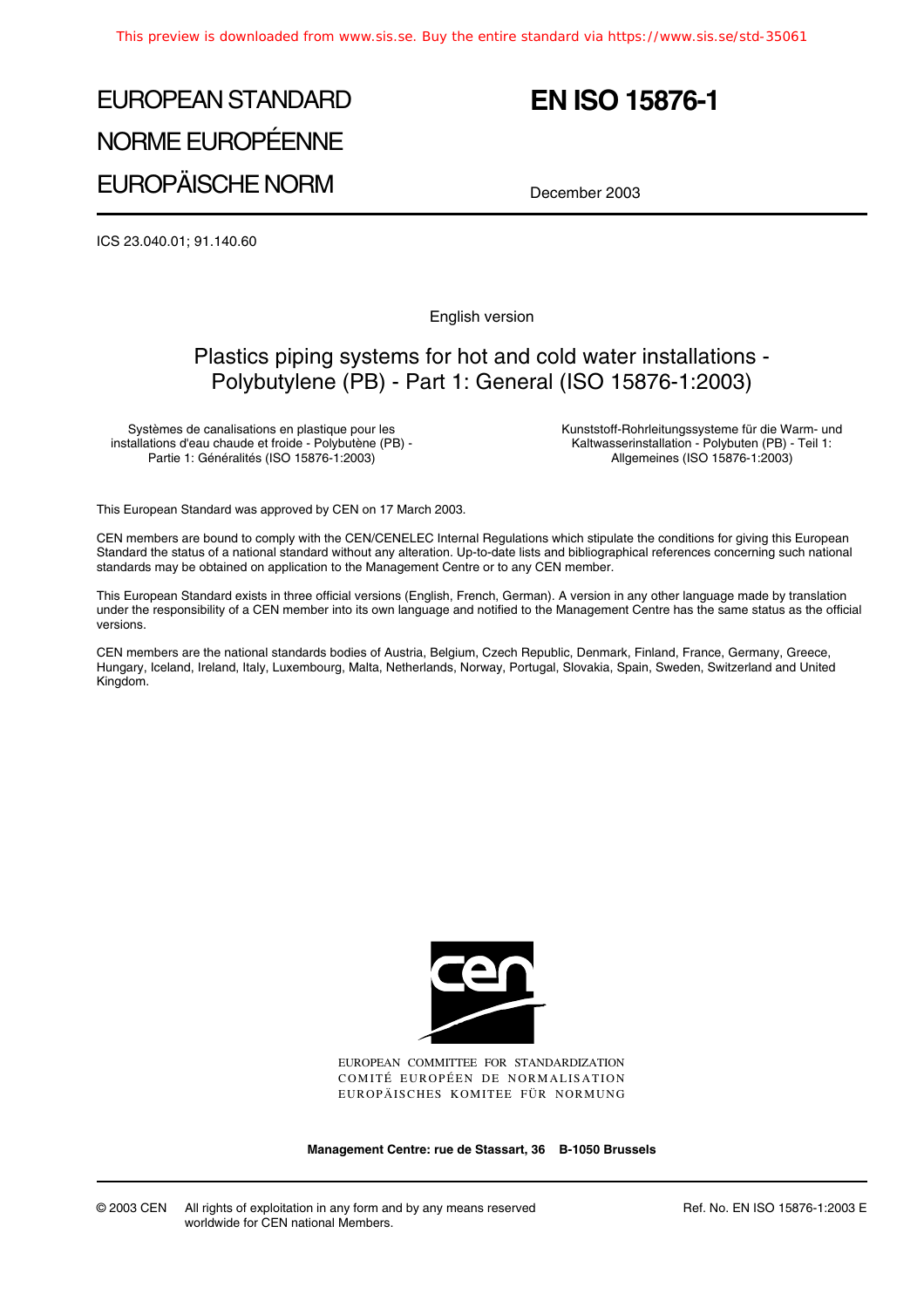# **Contents**

| 1.                             |  |
|--------------------------------|--|
| $\mathbf{2}$                   |  |
| 3                              |  |
| 3.1<br>3.1.1<br>3.1.2<br>3.1.3 |  |
| 3.2                            |  |
| 3.3                            |  |
| 4                              |  |
| 5                              |  |
| 5.1                            |  |
| 5.2                            |  |
| 5.3                            |  |
| 5.4                            |  |
|                                |  |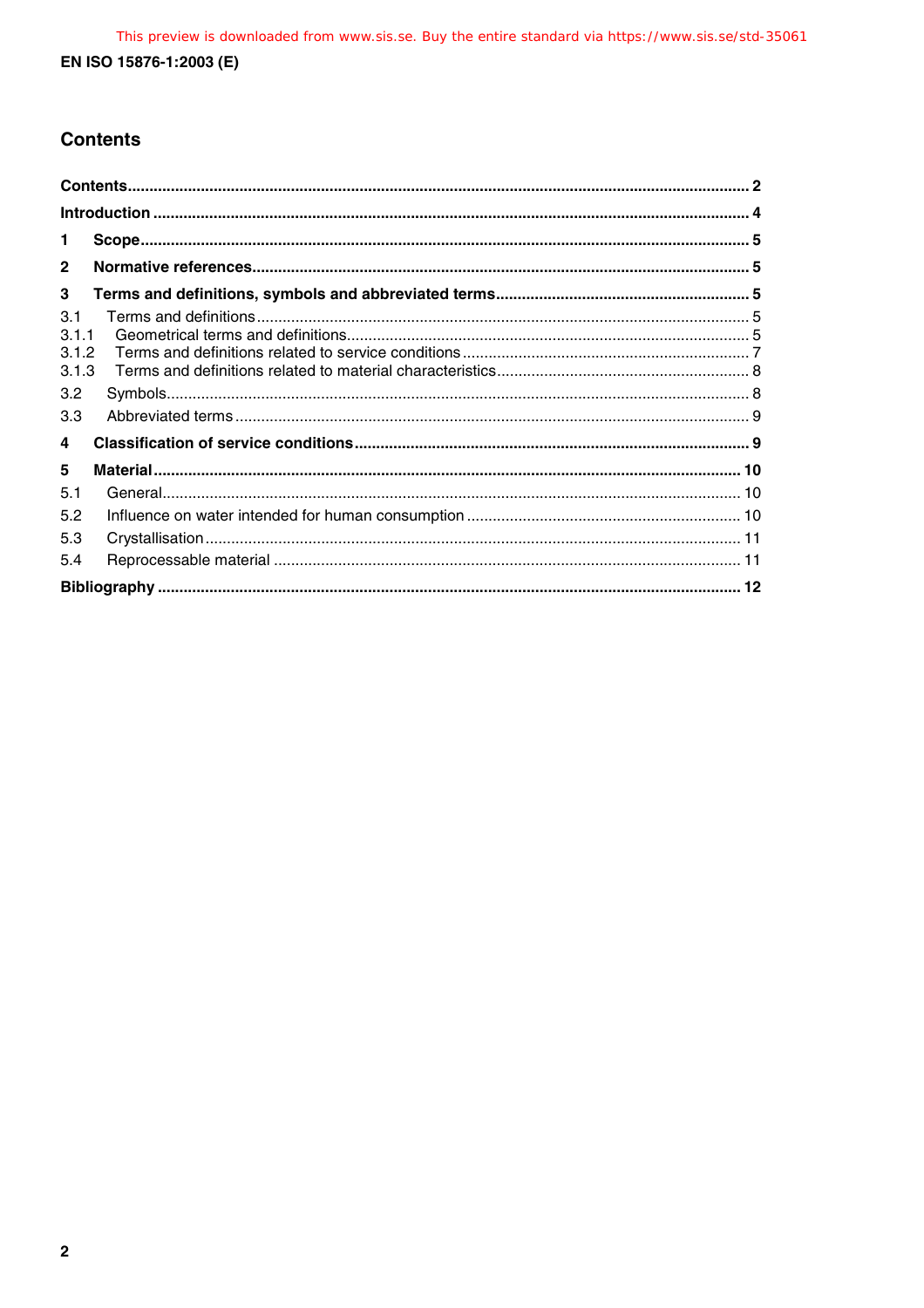# **Foreword**

This document (EN ISO 15876-1:2003) has been prepared by Technical Committee CEN/TC 155 "Plastics piping systems and ducting systems", the secretariat of which is held by NEN, in collaboration with Technical Committee ISO/TC 138 "Plastics pipes, fittings and valves for the transport of fluids".

NOTE This standard was submitted for CEN enquiry as prEN 12319-1:1996.

This European Standard shall be given the status of a national standard, either by publication of an identical text or by endorsement, at the latest by June 2004, and conflicting national standards shall be withdrawn at the latest by December 2005.

This standard is Part of a System Standard for plastics piping systems of a particular material for a specified application. There are a number of such System Standards.

System Standards are based on the results of the work undertaken in ISO/TC 138 "Plastics pipes, fittings and valves for the transport of fluids", which is a Technical Committee of the International Organisation for Standardization (ISO).

They are supported by separate standards on test methods to which references are made throughout the System Standard.

The System Standards are consistent with general standards on functional requirements and recommended practices for installation.

EN ISO 15876 consists of the following Parts <sup>1)</sup> under the general title: Plastics piping systems for hot and cold water installations — Polybutylene (PB)

- Part 1: General (the present standard)
- Part 2: Pipes

1

- Part 3: Fittings
- Part 5: Fitness for purpose of the system
- Part 7: Guidance for the assessment of conformity (CEN ISO/TS 15876-7).

This Part 1 of EN ISO 15876 includes a Bibliography.

At the date of publication of this standard, System Standards for piping systems of other plastics materials used for the same application are the following:

EN ISO 15874, Plastics piping systems for hot and cold water installations - Polypropylene (PP) (ISO 15874:2003)

EN ISO 15875, Plastics piping systems for hot and cold water installations — Crosslinked polyethylene (PE-X) (ISO 15875:2003)

EN ISO 15877, Plastics piping systems for hot and cold water installations — Chlorinated poly(vinyl chloride) (PVC-C) (ISO 15877:2003)

For pipes and fittings which have conformed to the relevant national standard before  $1<sup>st</sup>$  November, 2003, as shown by the manufacturer or by a certification body, the national standard may continue to apply until 30<sup>th</sup> November, 2005.

According to the CEN/CENELEC Internal Regulations, the national standards organizations of the following countries are bound to implement this European Standard: Austria, Belgium, Czech Republic, Denmark, Finland, France, Germany, Greece, Hungary, Iceland, Ireland, Italy, Luxembourg, Malta, Netherlands, Norway, Portugal, Slovakia, Spain, Sweden, Switzerland and the United Kingdom.

<sup>1)</sup> This System Standard does not incorporate a Part 4 Ancillary equipment or a Part 6 Guidance for installation. For ancillary equipment separate standards can apply. A guidance for installation for plastics piping systems made from different materials, intended to be used for hot and cold water installations, is covered by ENV 12108<sup>[1]</sup>.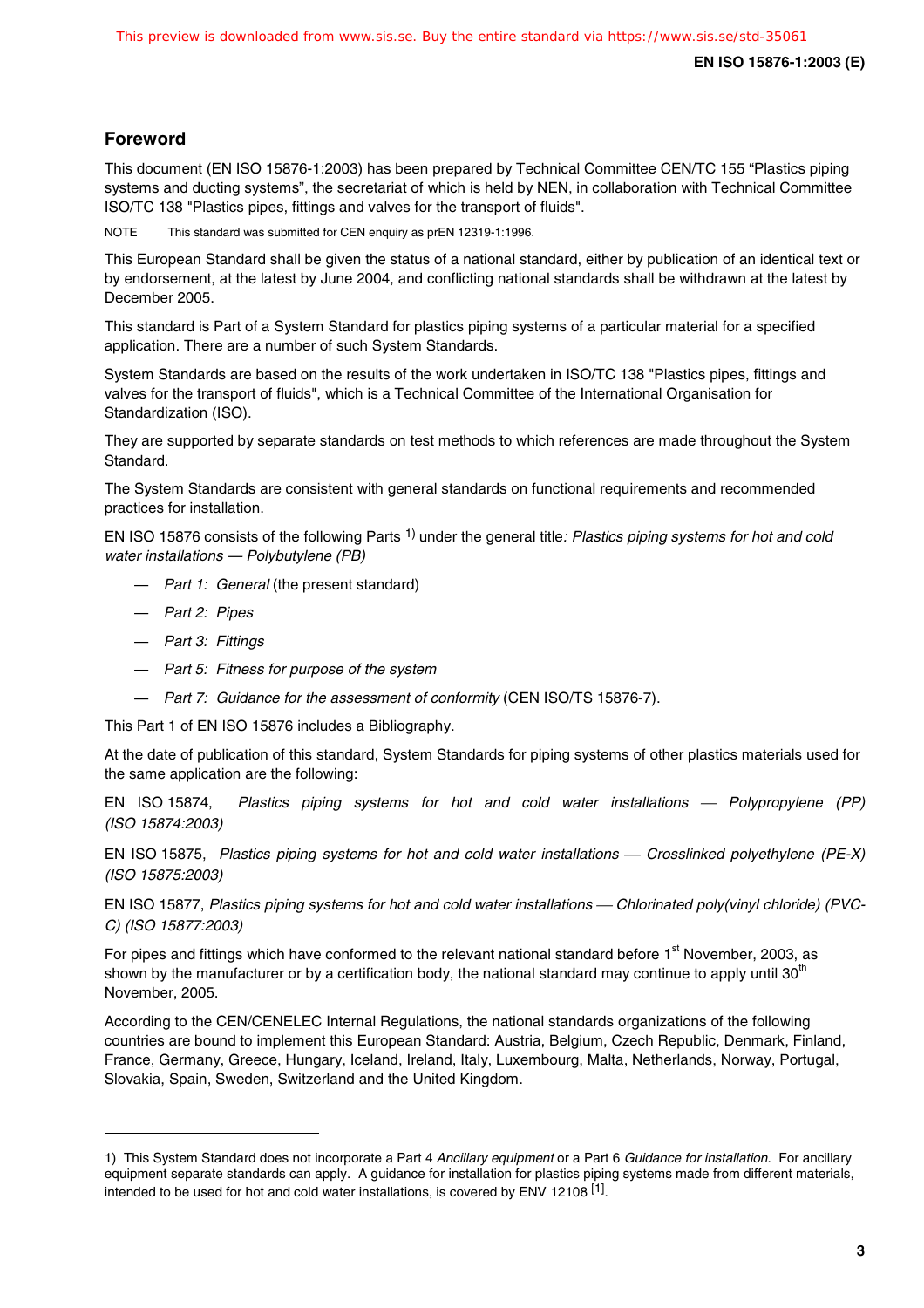**EN ISO 15876-1:2003 (E)**

# **Introduction**

The System Standard, of which this is Part 1, specifies the requirements for a piping system when made from polybutylene (PB). The piping system is intended to be used for hot and cold water installations.

In respect of potential adverse effects on the quality of water intended for human consumption, caused by the product covered by EN ISO 15876:

- This standard provides no information as to whether the product may be used without restriction in any of the Member States of the EU or EFTA;
- It should be noted that, while awaiting the adoption of verifiable European criteria, existing national regulations concerning the use and/or the characteristics of this product remain in force.

Requirements and test methods for components of the piping systems, are specified in Part 2 and Part 3 of EN ISO 15876:2003. Characteristics for fitness for purpose (mainly for joints) are covered in Part 5. Part 7 (CEN ISO/TS 15876-7) gives guidance for the assessment of conformity.

This Part of EN ISO 15876 specifies the general aspects of the plastics piping system.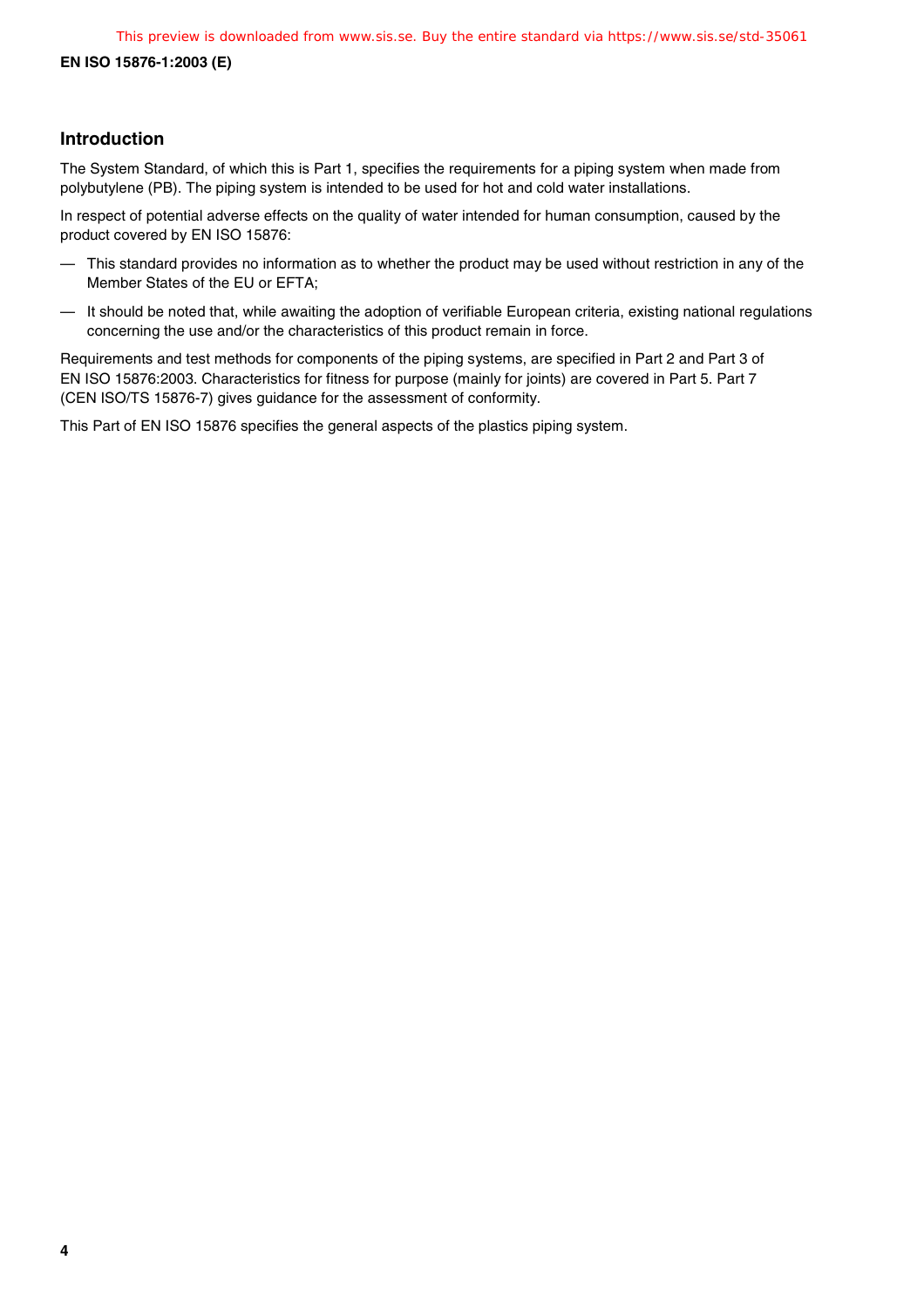# **1 Scope**

This Part of EN ISO 15876 specifies the general aspects of polybutylene (PB) piping systems intended to be used for hot and cold water installations within buildings for the conveyance of water whether or not intended for human consumption (domestic systems) and for heating systems, under design pressures and temperatures according to the class of application (see Table 1).

This standard covers a range of service conditions (application classes) and design pressure and pipe dimension classes. For values of  $T_D$ ,  $T_{max}$  and  $T_{mal}$  in excess of those in Table 1, this standard does not apply.

NOTE It is the responsibility of the purchaser or specifier to make the appropriate selections from these aspects, taking into account their particular requirements and any relevant national regulations and installation practices or codes.

It also specifies the test parameters for the test methods referred to in this standard.

In conjunction with the other Parts of EN ISO 15876 (see Foreword) it is applicable to PB pipes, fittings, their joints and to joints with components of other plastics and non-plastics materials intended to be used for hot and cold water installations.

# **2 Normative references**

This Standard incorporates by dated or undated reference, provisions from other publications. These normative references are cited at the appropriate places in the text and the publications are listed hereafter. For dated references, subsequent amendments to or revisions of any of these publications apply to this Standard only when incorporated in it by amendment or revision. For undated references the latest edition of the publication referred to applies (including amendments).

EN ISO 15876-2:2003, Plastics piping system for hot and cold water installations — Polybutylene (PB) — Part 2: Pipes (ISO 15876-2:2003)

EN ISO 15876-3:2003, Plastics piping system for hot and cold water installations — Polybutylene (PB) — Part 3: Fittings (ISO 15876-3:2003)

ISO 472:1999, Plastics - Vocabulary

ISO 1043-1:2001, Plastics - Symbols and abbreviated terms - Part 1: Basic polymers and their special characteristics

# **3 Terms and definitions, symbols and abbreviated terms**

For the purposes of this standard, the following terms and definitions, symbols and abbreviated terms apply.

# **3.1 Terms and definitions**

In addition to the terms and definitions given below, the terms and definitions given in ISO 472:1999 and ISO 1043-1:2001 apply.

# **3.1.1 Geometrical terms and definitions**

#### **3.1.1.1 Nominal size**

#### **3.1.1.1.1**

#### **nominal size (DN)**

numerical designation of the size of a component, which is a convenient round number, approximately equal to the manufacturing dimensions, in millimetres (mm)

**3.1.1.1.2 nominal size (DN/OD)** nominal size, related to outside diameter